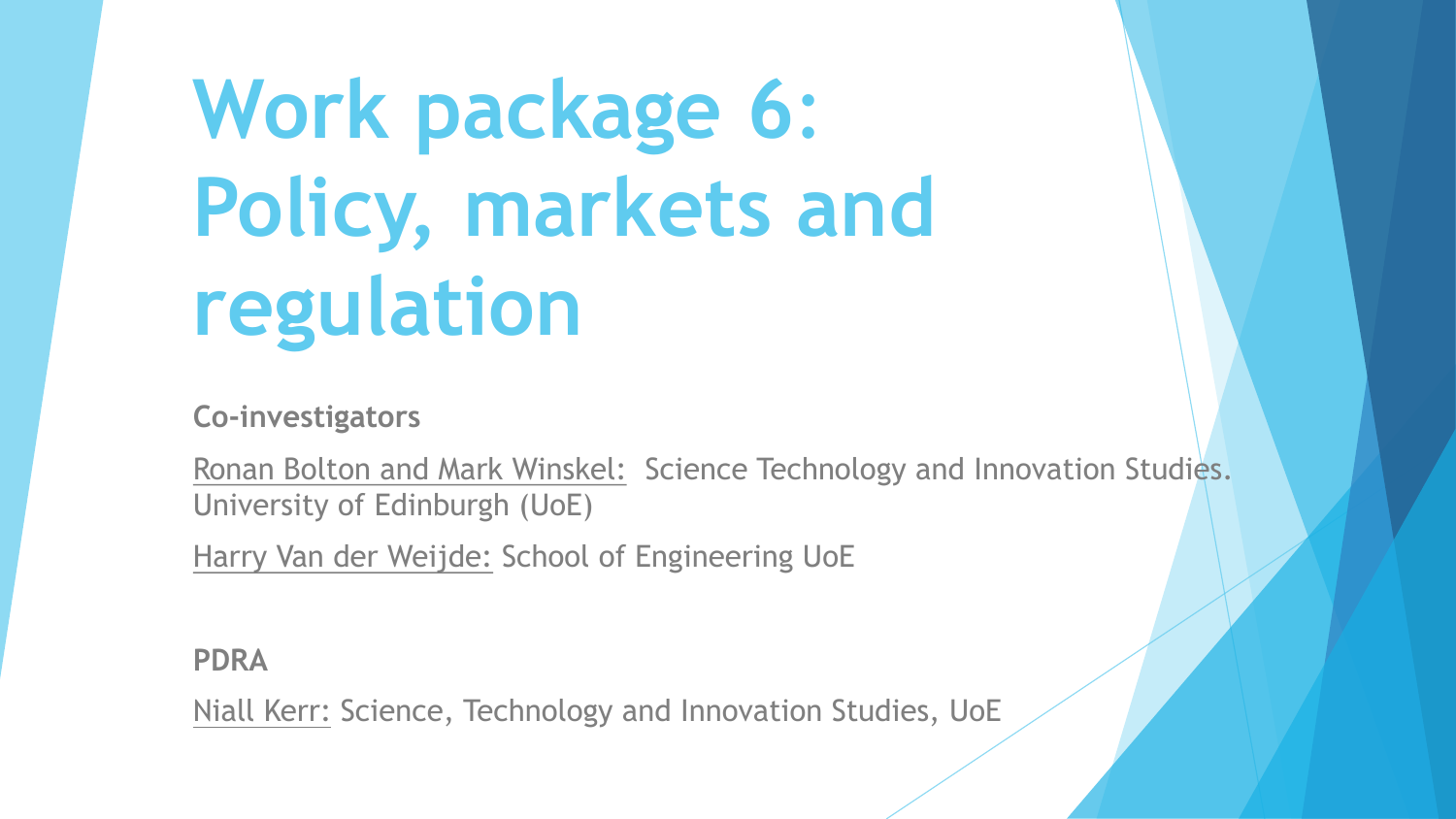## Team experience

#### **Niall Kerr**

- 2017-2020: ClimateXChange Research Fellow producing evidence reviews for the Heat and Energy Efficiency Unit in the<br>Scottish Government
- 18 month (full and then part time) secondment to Scottish Government Heat and Energy Efficiency Team
- PhD: multidisciplinary study of the political, social and economic rationales for home energy retrofit

#### **Ronan Bolton**

- Reader in STIS Group School of Social and Political Science, UoE
- Co-I on UKERC 4, focusing on economic regulation of networks
- History and politics of electricity markets

#### **Mark Winskel**

- Senior Lecturer, STIS Group, School of Social and Political Science, UoE
- Co-I on EPSRC-ESRC 'Heat and the City' and 'Innovation for Sustainable Heat'
- Co-I on UKERC 4, and Directorate and PI, ClimateXChange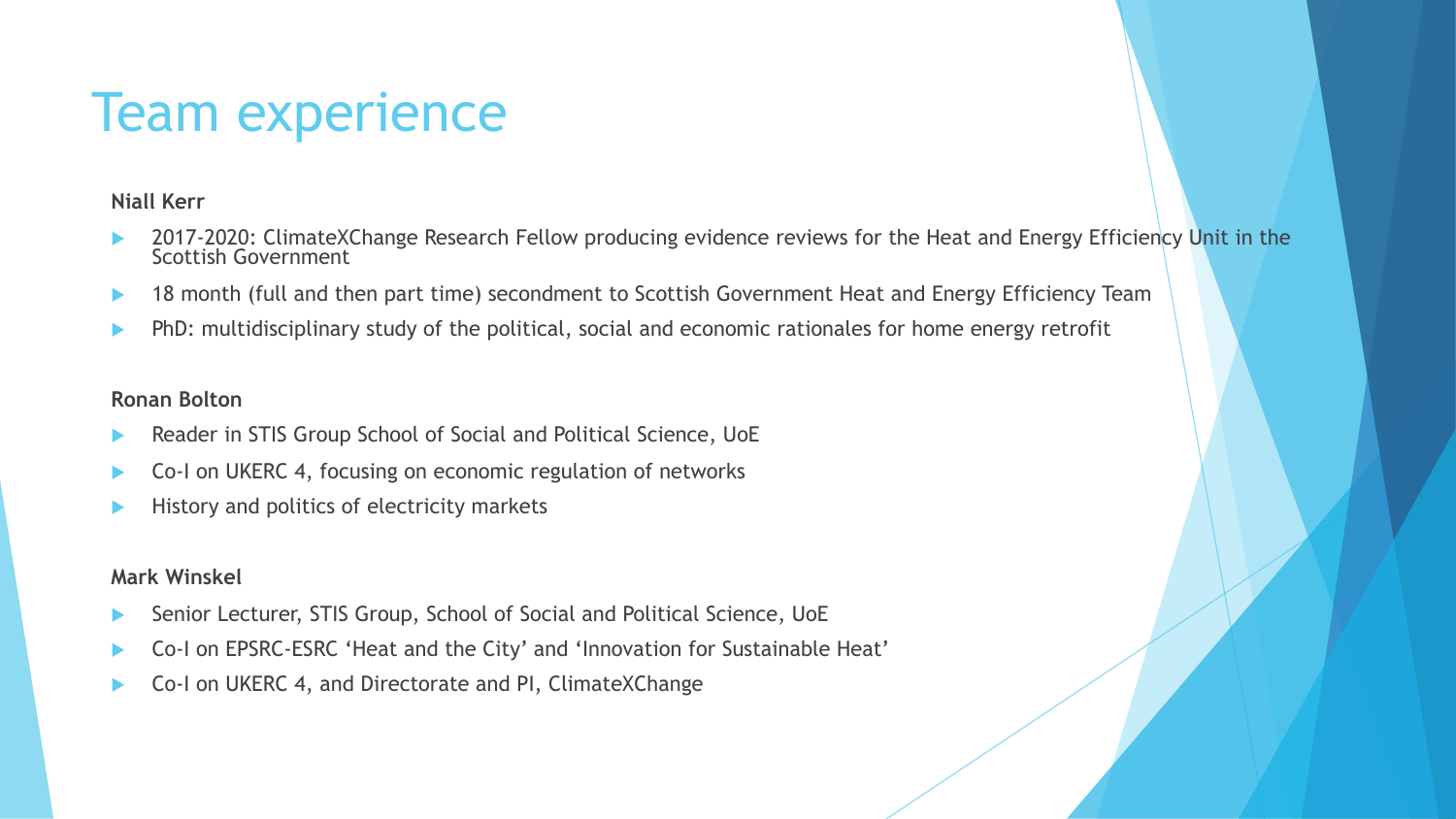### [Science Technology and Inn](https://www.sps.ed.ac.uk/research/research-themes/environment-energy-and-sustainability/)ovation Studies G

- [History of science and technology](https://www.sps.ed.ac.uk/research/research-themes/social-studies-biology-and-medicine)
- [Sociology of knowledge and expertise](https://www.sps.ed.ac.uk/research/research-themes/historical-approaches-science-and-medicine/)
- [Technology, society and end users](https://www.sps.ed.ac.uk/research/research-themes/data-and-society/)
- Innovation processes and policy

### **Thematic areas**

- 1. Energy, Environment and Sustainability
- 2. Innovation in Life Sciences (Agriculture, Food and Health)
- 3. Social Studies of Biology and Medicine
- 4. Historical Approaches to Science, Technology and Medicine
- 5. Social Studies of Information and Communication Technologies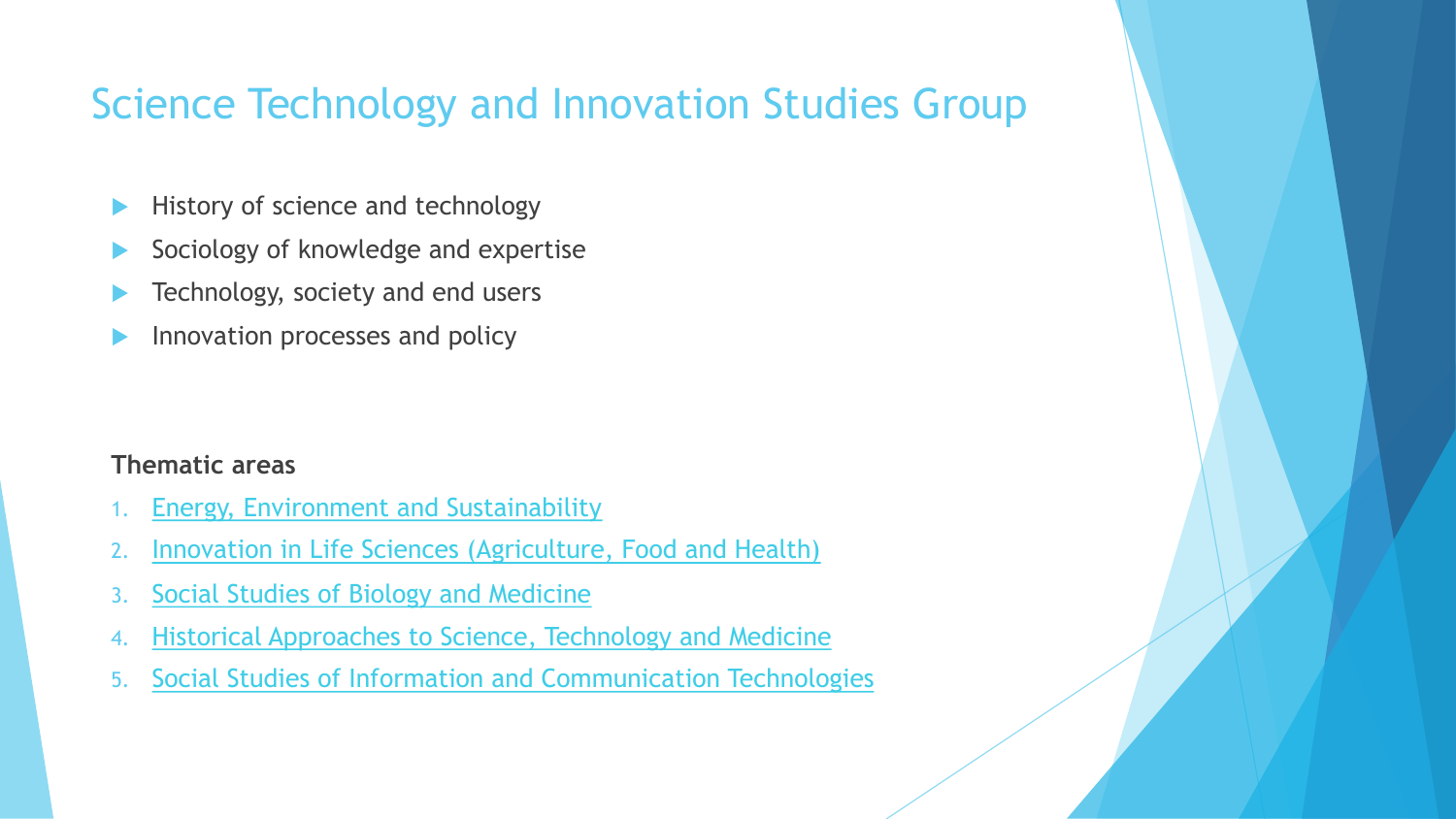# Integrate Workpackage 6: Policy, Markets and Regulation

- **M6.1:** Map the evolution of the GB market for flexibility services and identify structural relationships between electricity and gas markets for system flexibility.
- ▶ M6.2: Identify appropriate regulatory and market arrangements for different seasonal storage options and STES in particular.
- **M6.3:** interviews with market actors and key stakeholders to identify key technological and market trends for the valuation of inter-seasonal storage.
- M6.4: comparative review of the role of STES in key energy system modelling and scenarios studies related to UK's low carbon heat transition
- **► M6.5:** Evaluate the implications of UK and Scottish policy and regulatory frameworks for heat and storage technologies.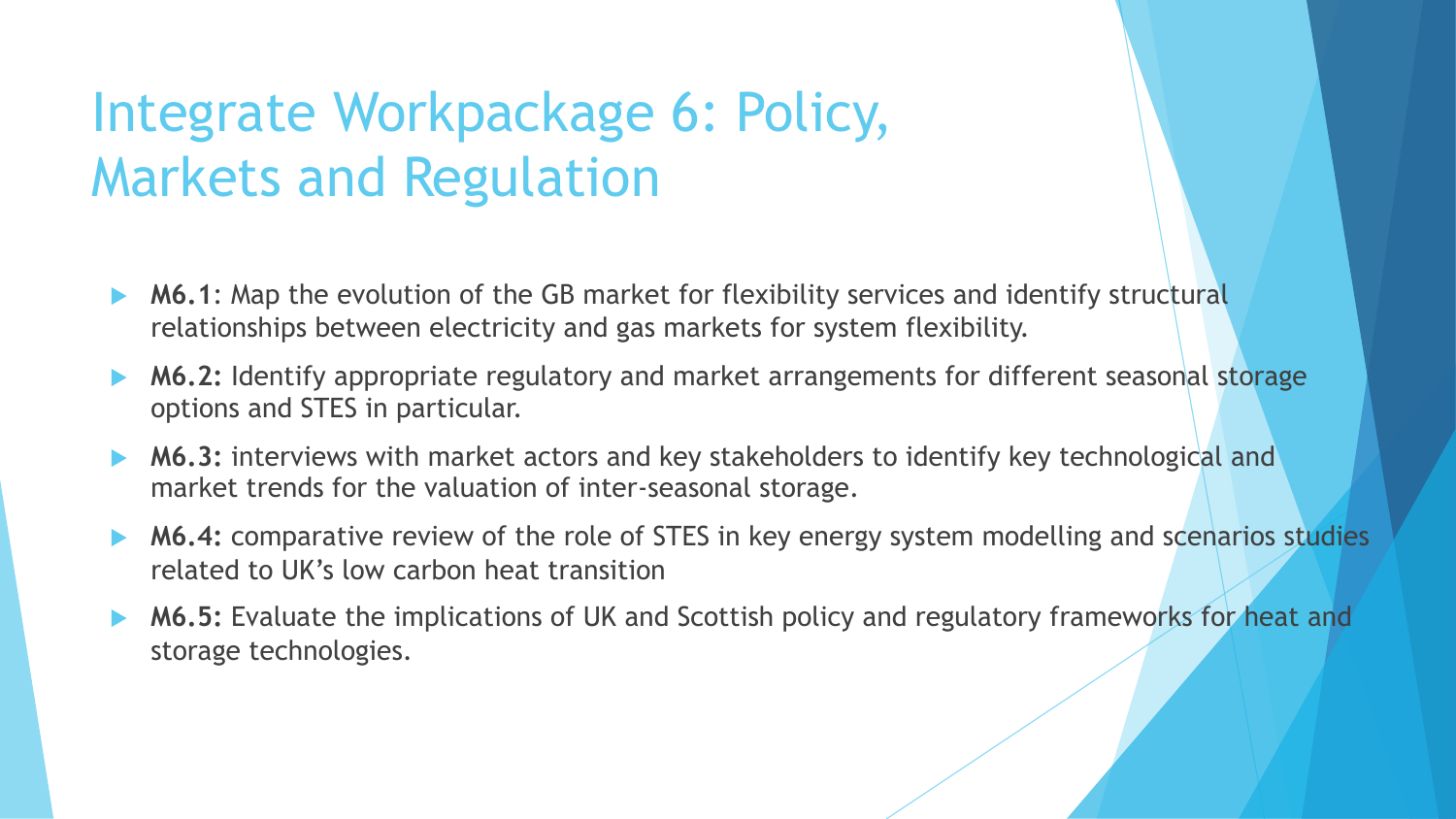**M6.1:** Map the evolution of the GB market for flexibility services and identify structural relationships between electricity and gas markets for system flexibility

- **EMR policy instruments: Contracts for Difference and the Capacity Market.**
- Other relevant **market mechanisms** used in the energy sector

**M6.2:** Identify appropriate regulatory and market arrangements for different seasonal storage options and STES in particular.

- **Background document** on existing markets and regulation for ATES, BTES and PTES
- STES: how should the services provided to electricity and heat markets be valued
- Map the emerging wider relationships between electricity and heat markets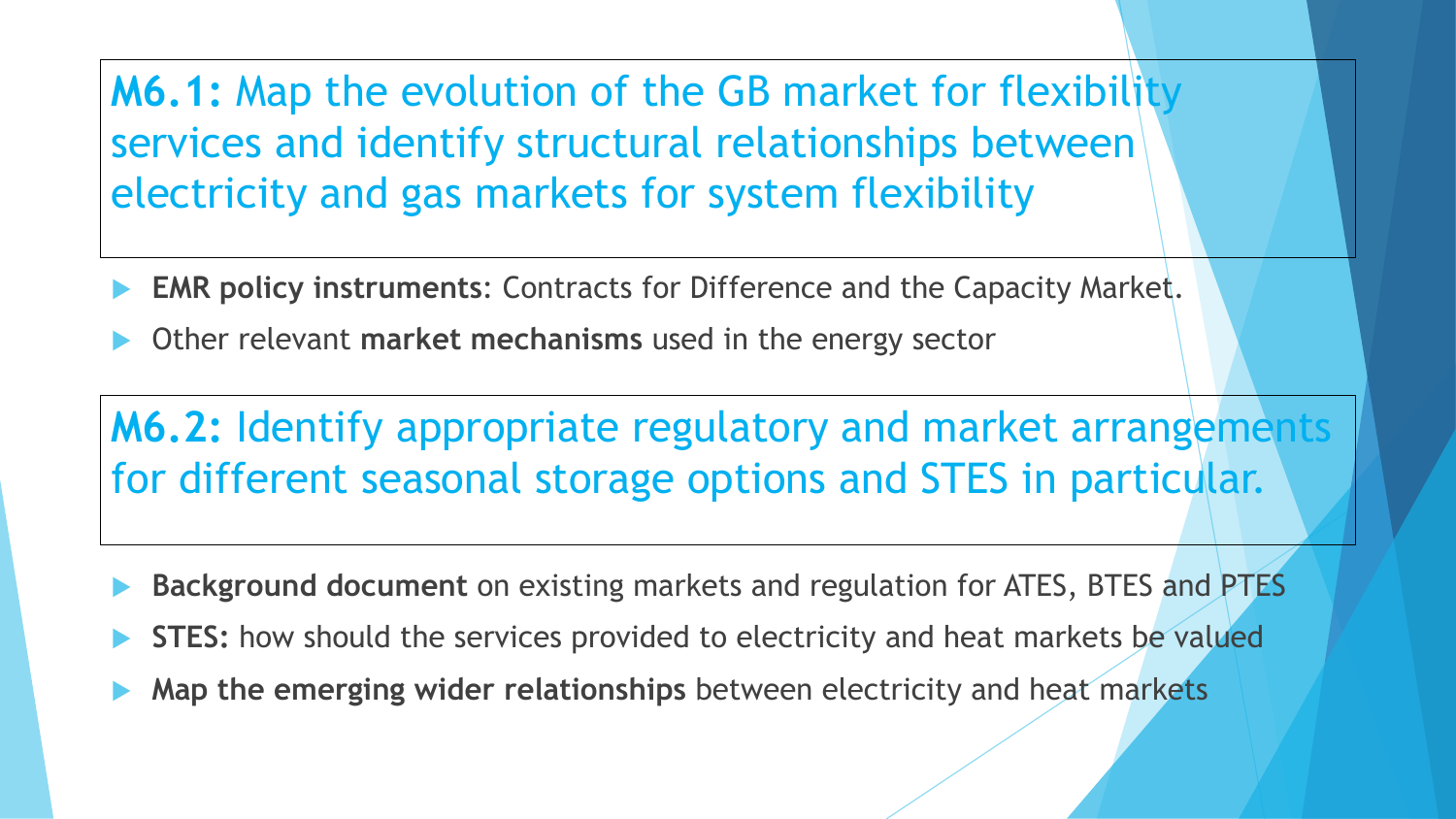# Technological Innovation Systems (functional framework)

- $\blacktriangleright$  A set of actors, networks and institutions that are actively involved in the development, diffusion and utilisation of a new technology (Bergek et al., 2008)
- A means of understanding the prospects for development and diffusion of a new technology, such as STES
- Knowledge development and diffusion
- Influence on the direction of search
- Entrepreneurial experimentation
- Market formation
- **Legitimation**
- Resource mobilisation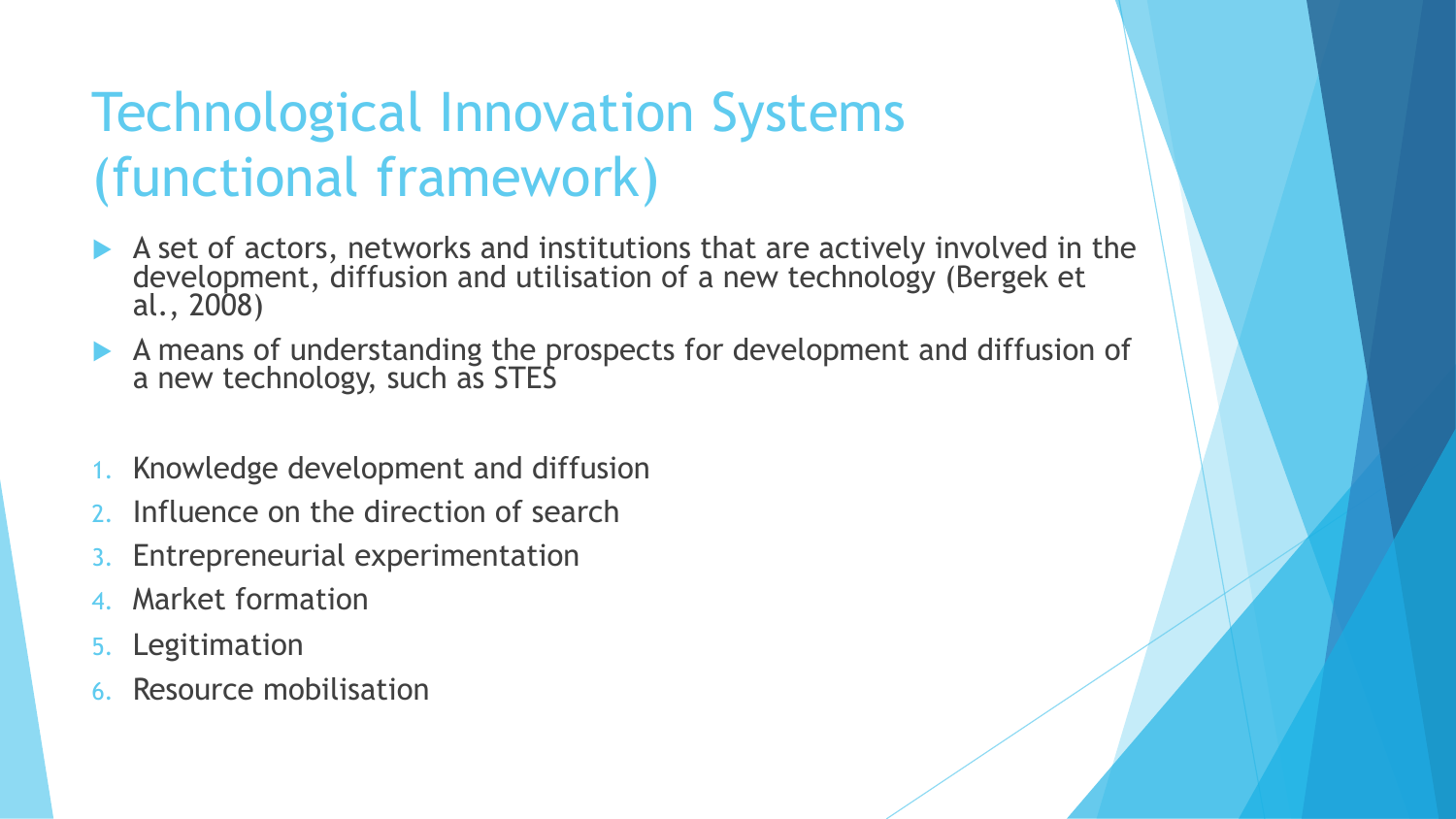# Integrated energy system: multi technology interactions

|                         | Variable renewable<br>electricity          | <b>Heat networks</b> |                                       |
|-------------------------|--------------------------------------------|----------------------|---------------------------------------|
|                         | <b>Complementary</b>                       |                      |                                       |
| <b>Seasonal thermal</b> |                                            |                      |                                       |
| energy storage          |                                            |                      |                                       |
| <b>Competitive</b>      |                                            |                      |                                       |
|                         | <b>INPUTS</b> Low cost electricity         | <b>OUTPUTS</b>       | <b>Dispatchable thermal</b><br>energy |
|                         | Domestic scale storage (thermal, electric) |                      | <b>Hydrogen</b>                       |
|                         | <b>Grid scale electrical storage</b>       |                      | <b>Bioenergy</b>                      |
|                         | <b>Vehicle2Grid</b>                        |                      |                                       |
|                         | SES and other forms of storage             |                      |                                       |
|                         | <b>Hydrogen electrolysers</b>              |                      |                                       |

Ref: (Bergek et al. 2015)(Sinsel et al., 2020)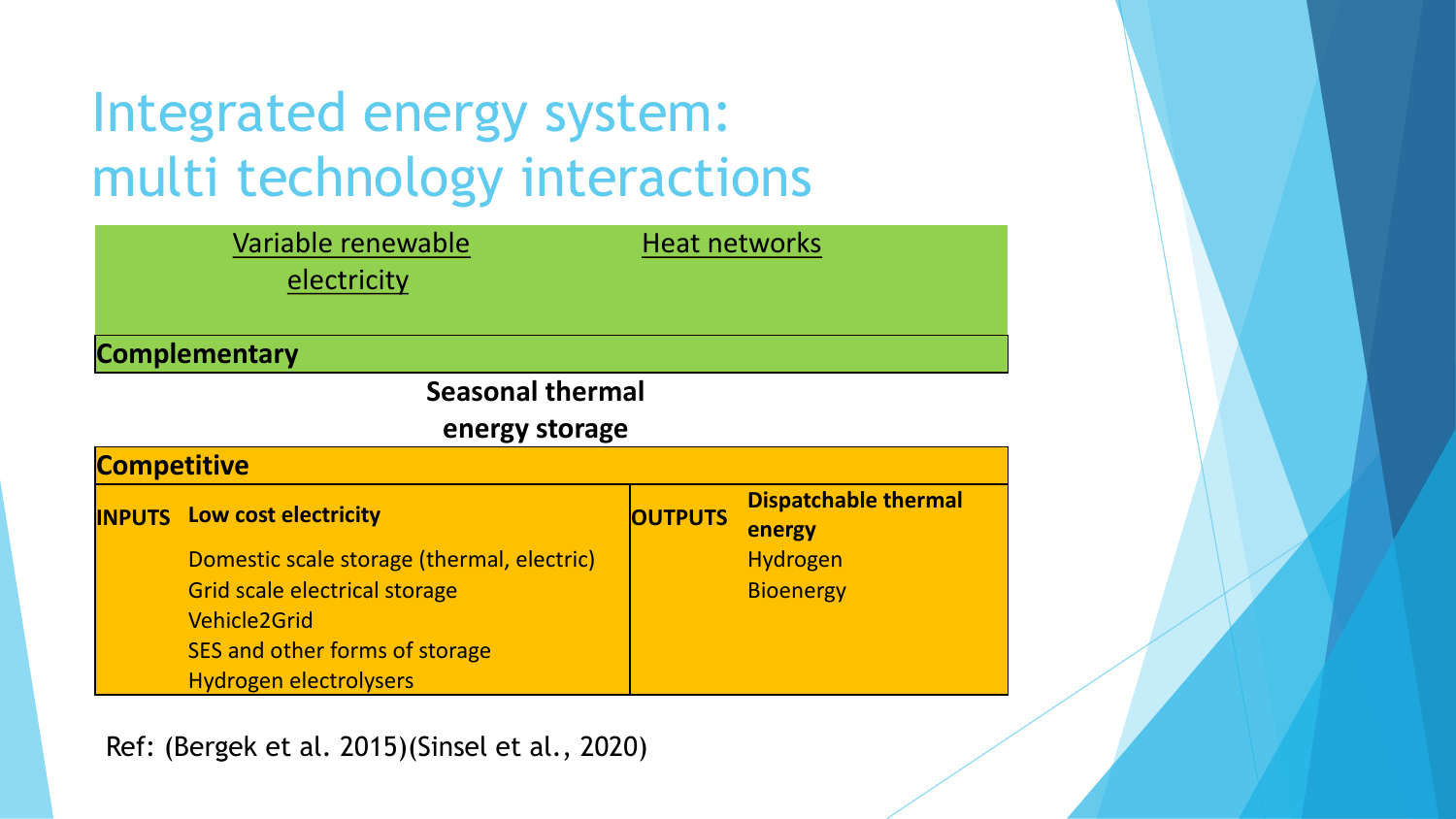**M6.3:** The results will inform interviews with market actors and key stakeholders to identify key technological and market trends in relation to the valuation of seasonal storage

UK interviews

- Map the STES innovation system
- Stakeholders in energy storage, heat networks and other related technologies
- Stakeholders in overall system design: Scottish and UK Government, Ofgem and the CCC

International interviews

- Dutch innovation system: Aquifer-thermal energy storage
- Danish innovation system: Pit-thermal energy storage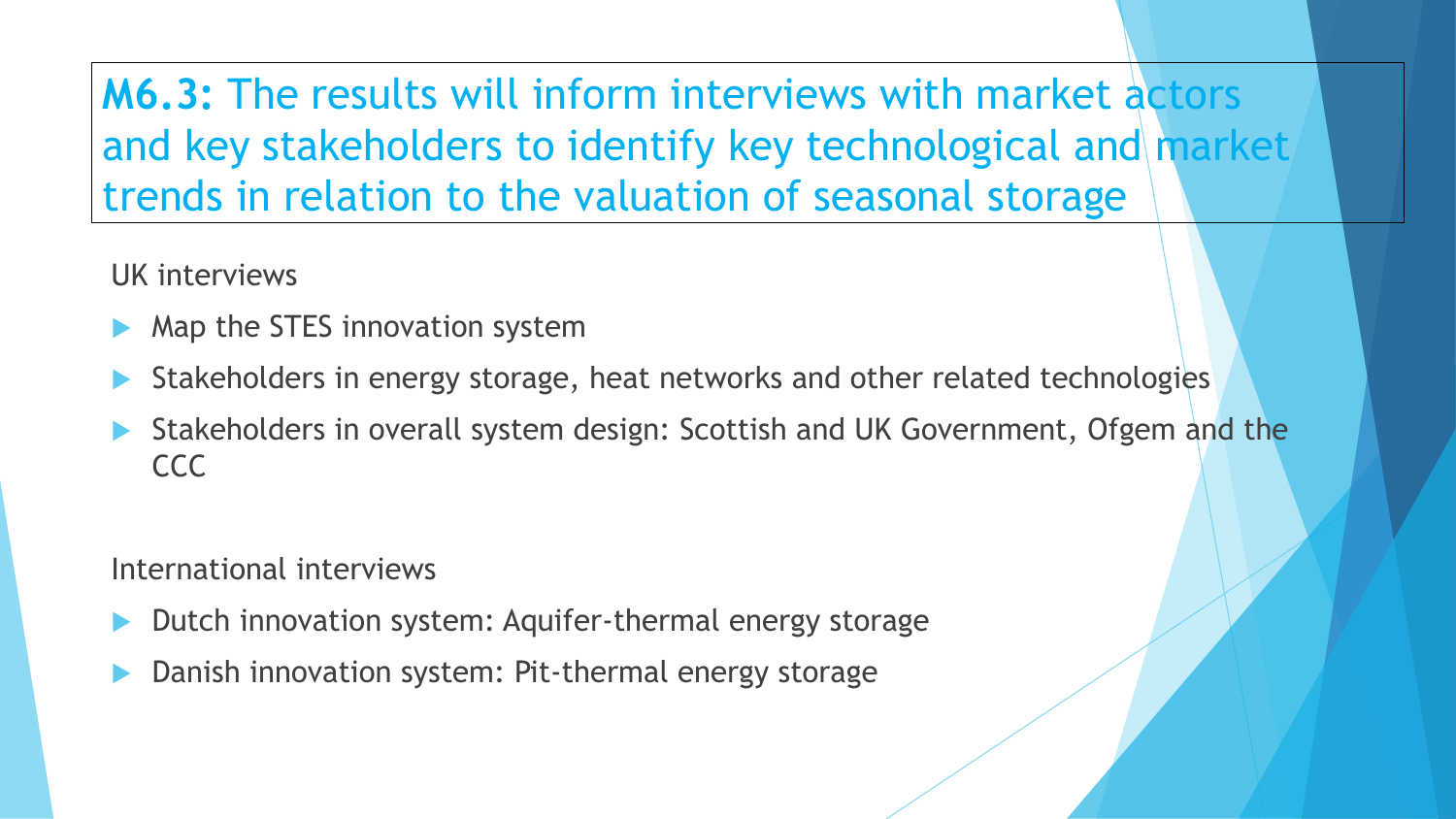### **M6.4:** comparative review of the role of STES in key energy system modelling and scenarios studies for UK's low carbon heat transition

- $\blacktriangleright$  What do energy scenarios indicate about seasonal storage and system benefits?
- $\blacktriangleright$  Wider study of the role of storage: STES representation may be low (currently)
- $\blacktriangleright$  What level of STES is optimal?
- Role for heat networks (to distribute the stored thermal energy)?
- Relationship between thermal and electrical storage (see Strbac et al. 2018)